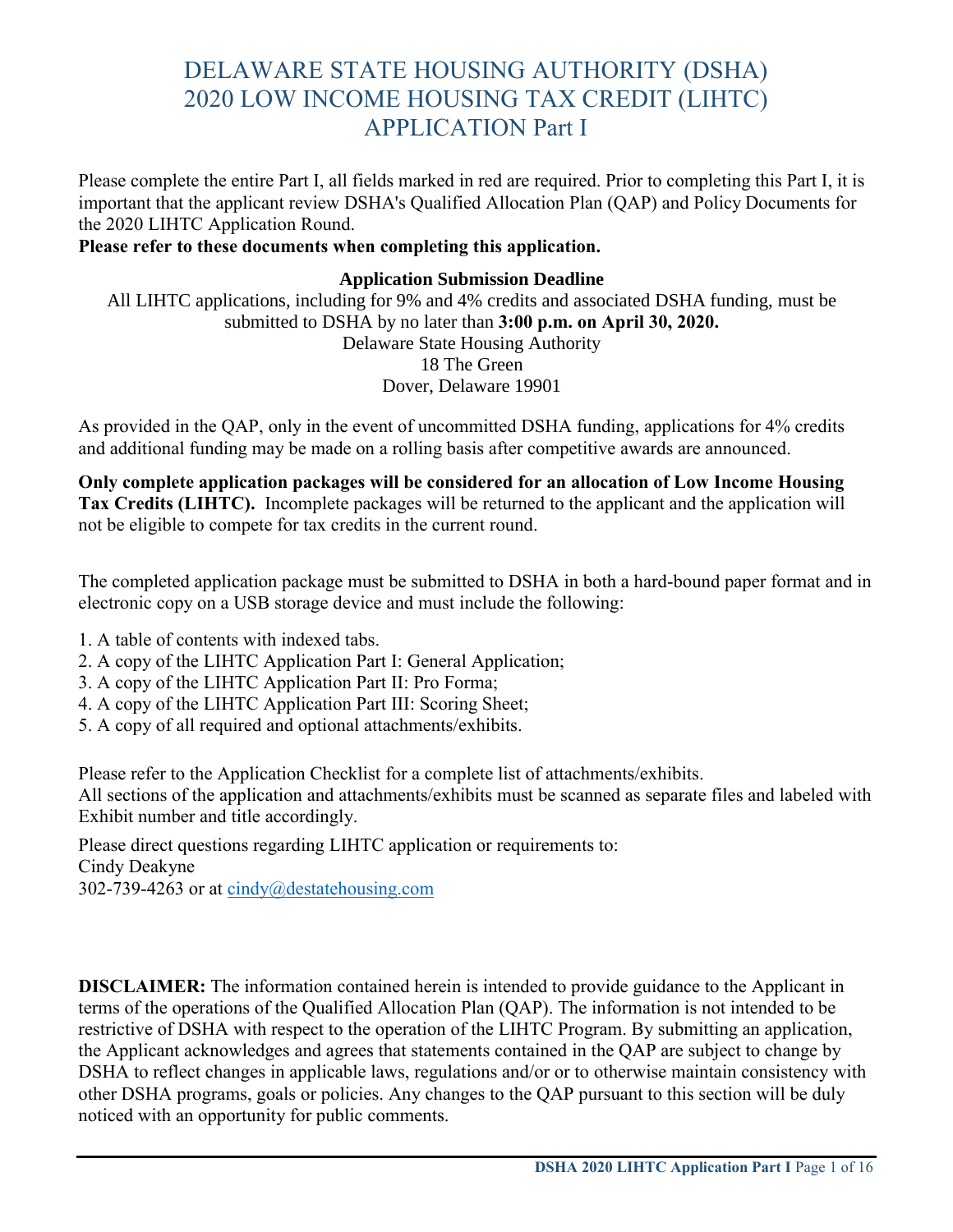| <b>Applicant Address</b>      |                              |
|-------------------------------|------------------------------|
| Street, City, State, Zip Code |                              |
| Applicant's E-mail            | Applicant's Phone            |
| <b>Primary Contact Person</b> |                              |
| Primary Contact E-mail        | Primary Contact Phone Number |
| Project Name                  |                              |
|                               |                              |
| Project Address               |                              |

Street, City, State, Zip Code

Provide a brief narrative description of proposed project. Include project characteristics, interesting details, and other information relevant to DSHA's consideration of your application. Description should include, at minimum: number of units, population served, preservation or new creation, if preservation, include year original building was built and/or placed in service as applicable.

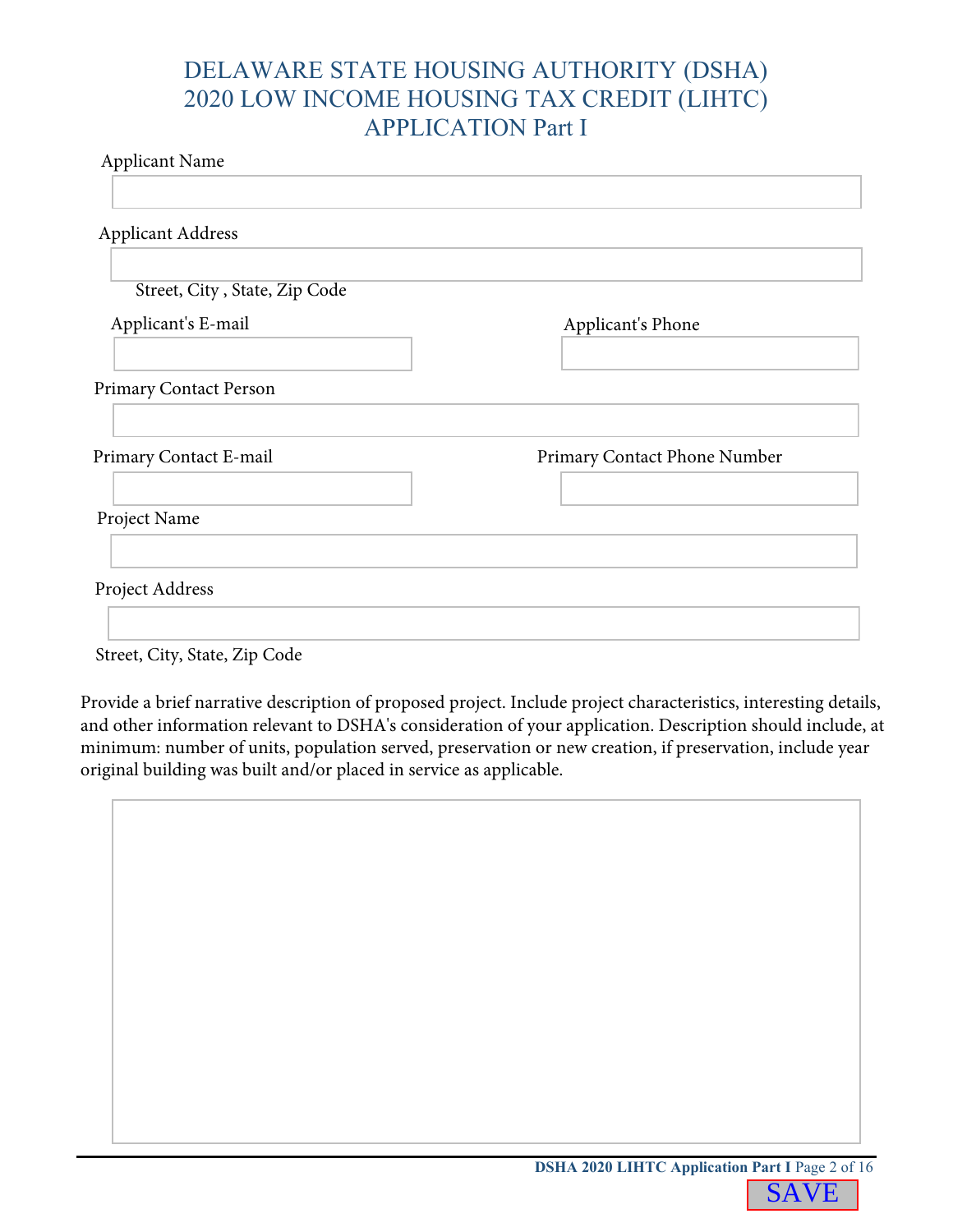#### **Applicant Nonprofit Status**

| Is the Applicant an Nonprofit? If yes, answer the following:                                               | <b>No</b> |
|------------------------------------------------------------------------------------------------------------|-----------|
| Is the nonprofit joint venturing with any member of the development team?                                  | <b>No</b> |
| Is the nonprofit involved in the project in a role other than as a development team member? $\overline{N}$ |           |
| Is the nonprofit affiliated with or controlled by a for profit organization?                               | <b>No</b> |
| Is the nonprofit organized under any section of the Internal Revenue Code other than                       | <b>No</b> |
| $501(c)(3)$ or $501(c)(4)$ ?                                                                               |           |

#### **Please explain all yes answers below**:

#### **Applicant - Legal Status**

Applicant Entity Type?

Corporation

If other , please explain:

Joint venture?

No

If Joint Venture, please list all current or contemplated parties: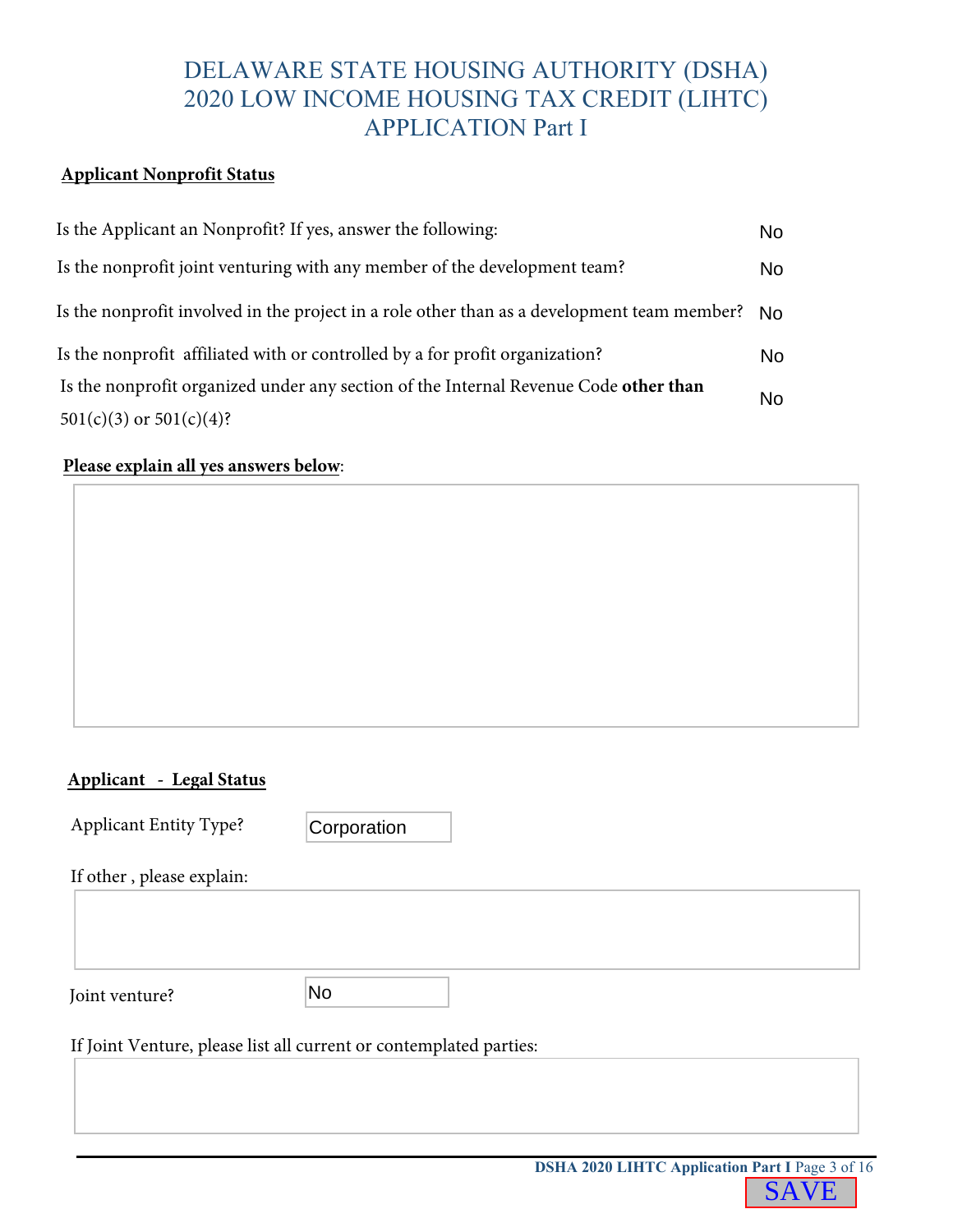#### **Property Location Details**:

Legislative District

Census Tract Tax Parcel(s)

Congressional District

Zoning Clasification

Provide Names for All individuals required to be notified of your application by SB 400, including current Local Executive (if applicable), County Executive, State Senator, and State Representitive.

Is project located in a: Qualified Census Tract (QCT), Difficult to Develop Area (DDA), or Downtown Development District (DDD)?

None

If project is seeking scoring for contribution to a Concerted Community Revitilization Plan, please breifly describe plan, plan sponsor, and project's contribution here. This description is in addition to the detailed exhibit to be included in application.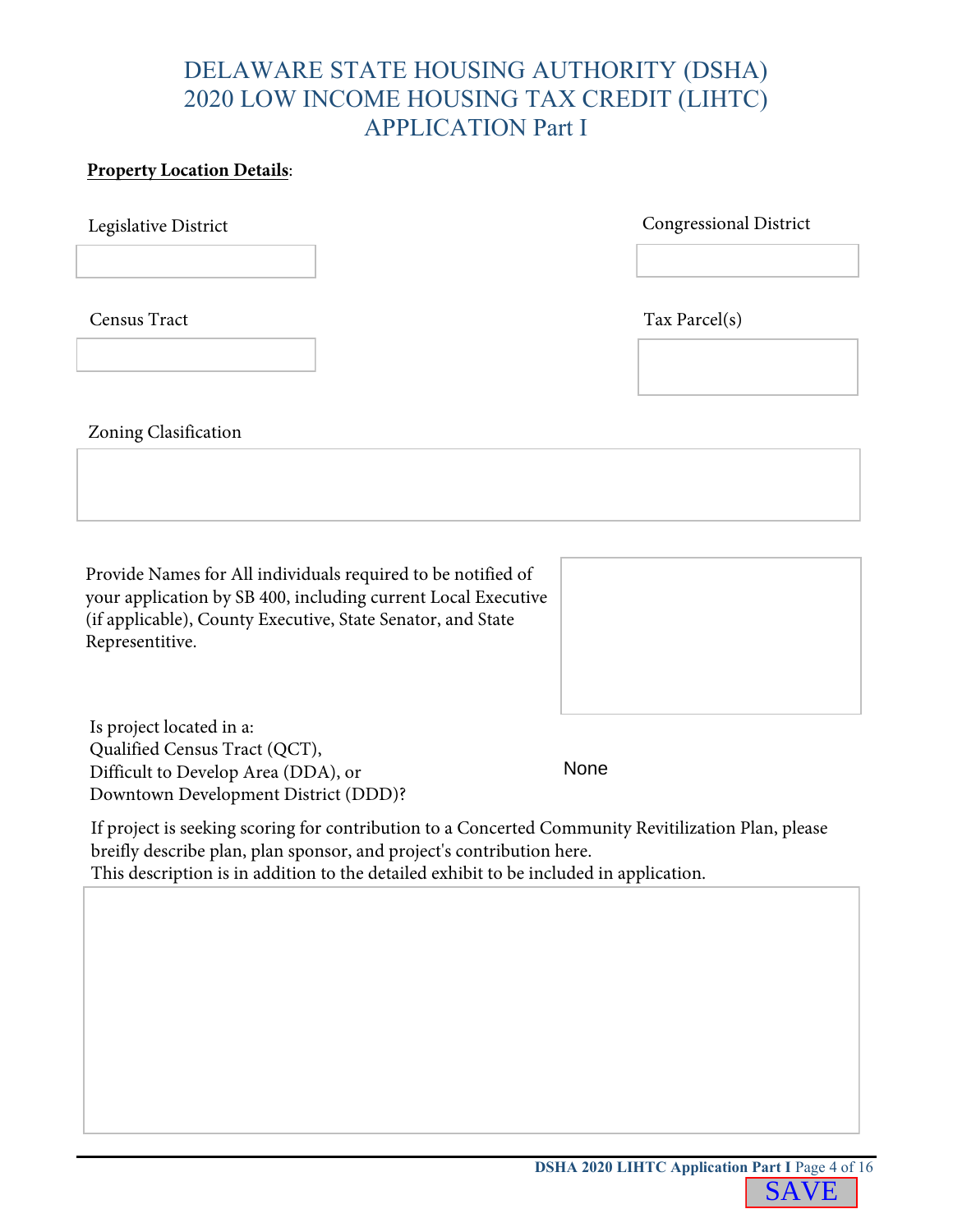#### **Project LIHTC Request and Classification**:

| Allocation Pool and Type:                                                        | Nonprofit, New Creation, New Construction |           |     |                     |  |                                            |
|----------------------------------------------------------------------------------|-------------------------------------------|-----------|-----|---------------------|--|--------------------------------------------|
| Requested LIHTC:                                                                 |                                           |           |     |                     |  | 4% or 9% LIHTC: 9% LIHTC                   |
| If 4% LIHTC:                                                                     | N/A                                       |           |     |                     |  |                                            |
| Requested HDF:                                                                   |                                           |           |     |                     |  |                                            |
| Property Distressed Federal? If yes, what type?                                  |                                           |           | N/A |                     |  |                                            |
| <b>Target Population:</b>                                                        | Other                                     |           |     | If other, Describe: |  |                                            |
| Separate office and maintenance area?                                            |                                           | <b>No</b> |     | Playground?         |  | No                                         |
| Separate community building?                                                     | <b>No</b>                                 |           |     |                     |  | If yes, estimated community building cost: |
| Describe office meintenance quees community building and play quound if annualle |                                           |           |     |                     |  |                                            |

Describe office, maintenance areas , community building, and playground, if applicable. Including, size, location, etc.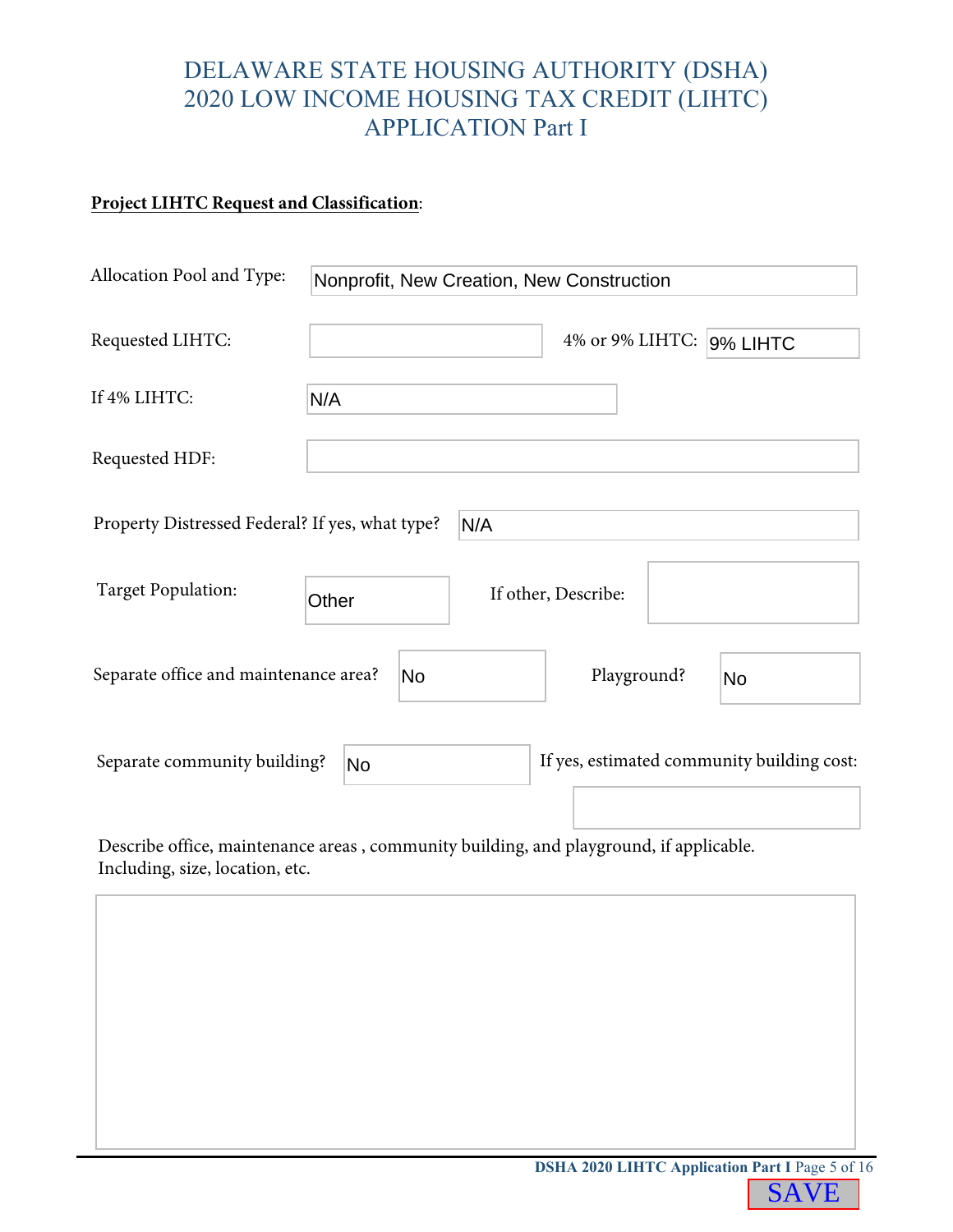#### **Project Construction Timeline**:

Anticipated Placed in Service Date:

Anticipated Construction Start Date:

Anticipated Construction Completion Date:

Construction Type:

New Construction

**Other** 

#### **Project Structure Detail**:

Structure Type:

Number of Units:

Number of Buildings:

Total Project Area Square Footage:

#### **For Projects other than new construction, please complete the following:**

| Percent of units currently occupied:                                       | 0.00 |
|----------------------------------------------------------------------------|------|
| Tenant relocation required:                                                | N/A  |
| If yes, indicate type of relocation and<br>describe relocation plan below: | N/A  |

Is this project a re-syndication? No

If **yes**, all re-syndication projects must submit a plan identifying the current income of all tenants and projections for meeting newly identified unit income mix as part of the relocation plan.

| What year of the extended period is the project in? 01/01/99 |  |
|--------------------------------------------------------------|--|
|--------------------------------------------------------------|--|

Applicant Agrees to follow the URA and

DSHA Relocation Guidelines:

| No |  |  |  |
|----|--|--|--|
|    |  |  |  |
|    |  |  |  |

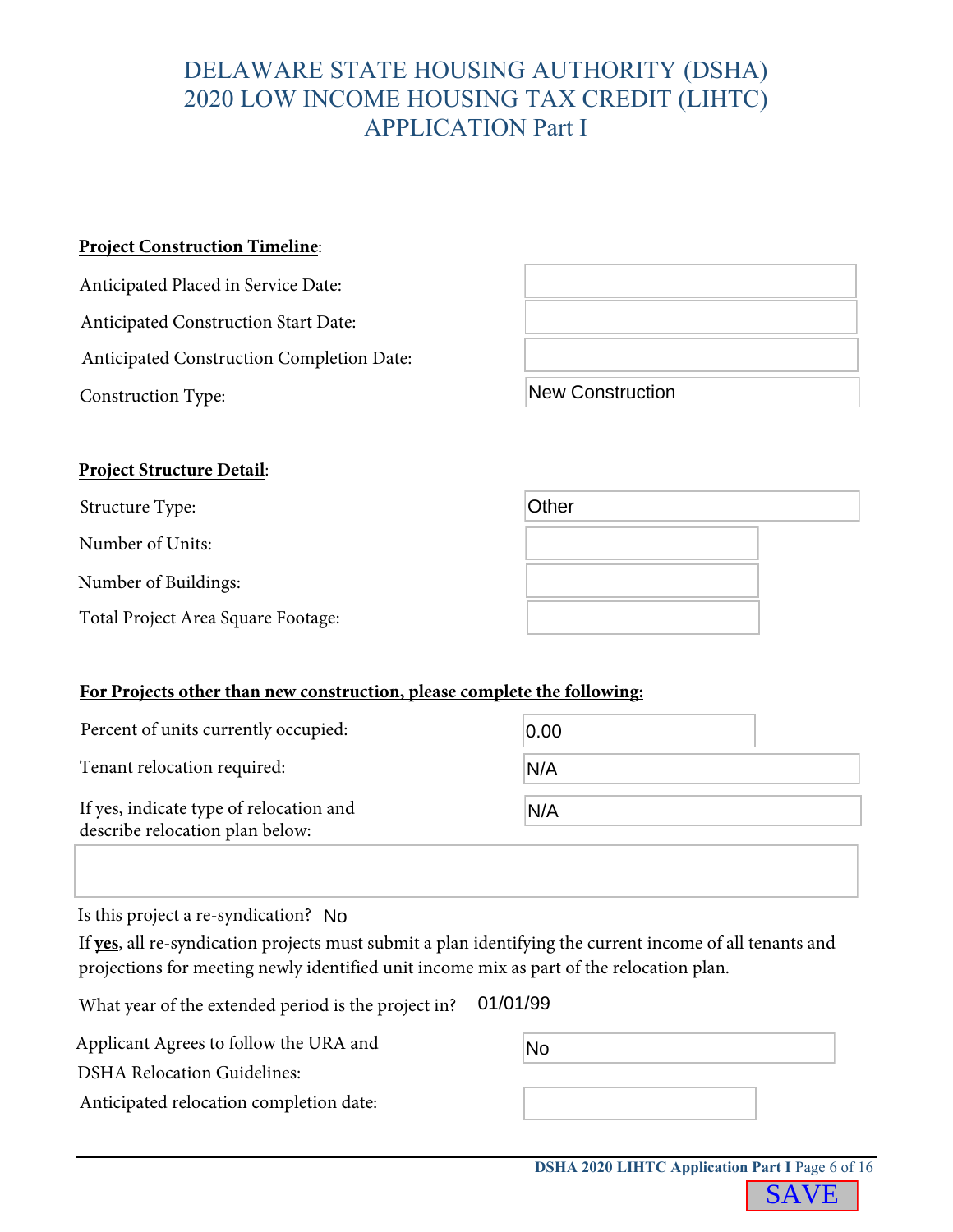#### **Provide a brief description of each aspect of the application below**:

| 1. Amenities:             | 2. Easements:                             | 3. Physical Characteristics:                    |
|---------------------------|-------------------------------------------|-------------------------------------------------|
|                           |                                           |                                                 |
|                           |                                           |                                                 |
|                           |                                           |                                                 |
|                           |                                           |                                                 |
|                           |                                           |                                                 |
|                           |                                           |                                                 |
|                           |                                           |                                                 |
|                           |                                           |                                                 |
|                           |                                           |                                                 |
|                           |                                           |                                                 |
|                           |                                           |                                                 |
|                           |                                           |                                                 |
|                           |                                           |                                                 |
| 4. Unusual Site Features: | 5. Neighborhood Features<br>and Distance: | 6. Public Transportation<br>Current or Planned: |
|                           |                                           |                                                 |
|                           |                                           |                                                 |
|                           |                                           |                                                 |
|                           |                                           |                                                 |
|                           |                                           |                                                 |
|                           |                                           |                                                 |
|                           |                                           |                                                 |
|                           |                                           |                                                 |
|                           |                                           |                                                 |
|                           |                                           |                                                 |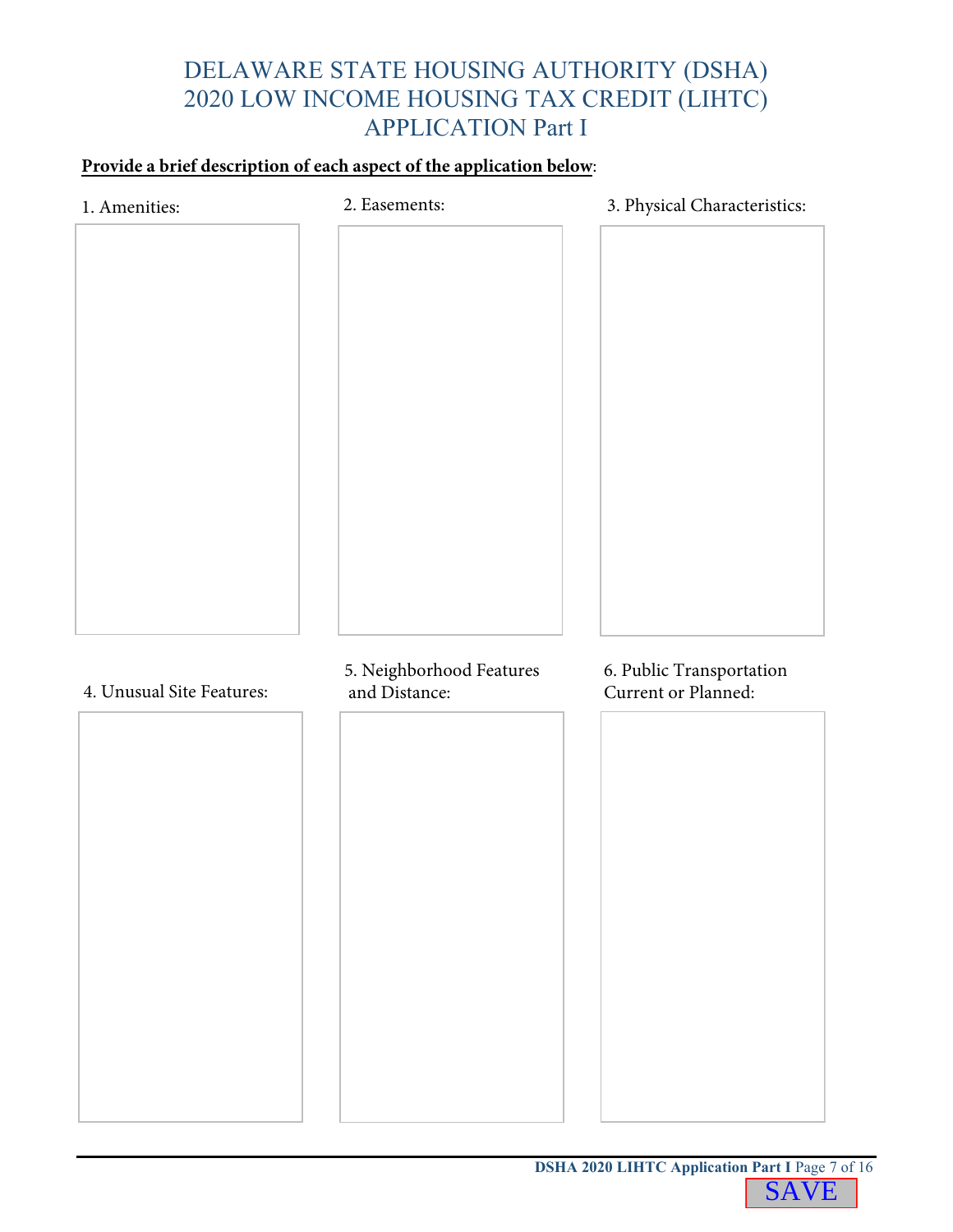#### **Comercial Space:**

Is there commercial space?

|  | Commercial space square footage: |
|--|----------------------------------|
|  |                                  |

| No |  |  |  |
|----|--|--|--|
|    |  |  |  |

Identify type of commercial space:

Identify amenities, utilities, construction costs shared by commercial space and residential space, include approximate costs.

#### **Threshold Requirements:**

1. Please select the IRS minimum income and rent restriction election for the project.

20% of units at 50% or less of AMI

2. Will the rents charged to the residents be rent-restricted and under the tax credit rents?

| No |  |  |  |
|----|--|--|--|
|    |  |  |  |

Did Applicant contact No Did Applicant Contact<br>DSHA for rent approvals No by March 29, 2020?

If no to either, explain below: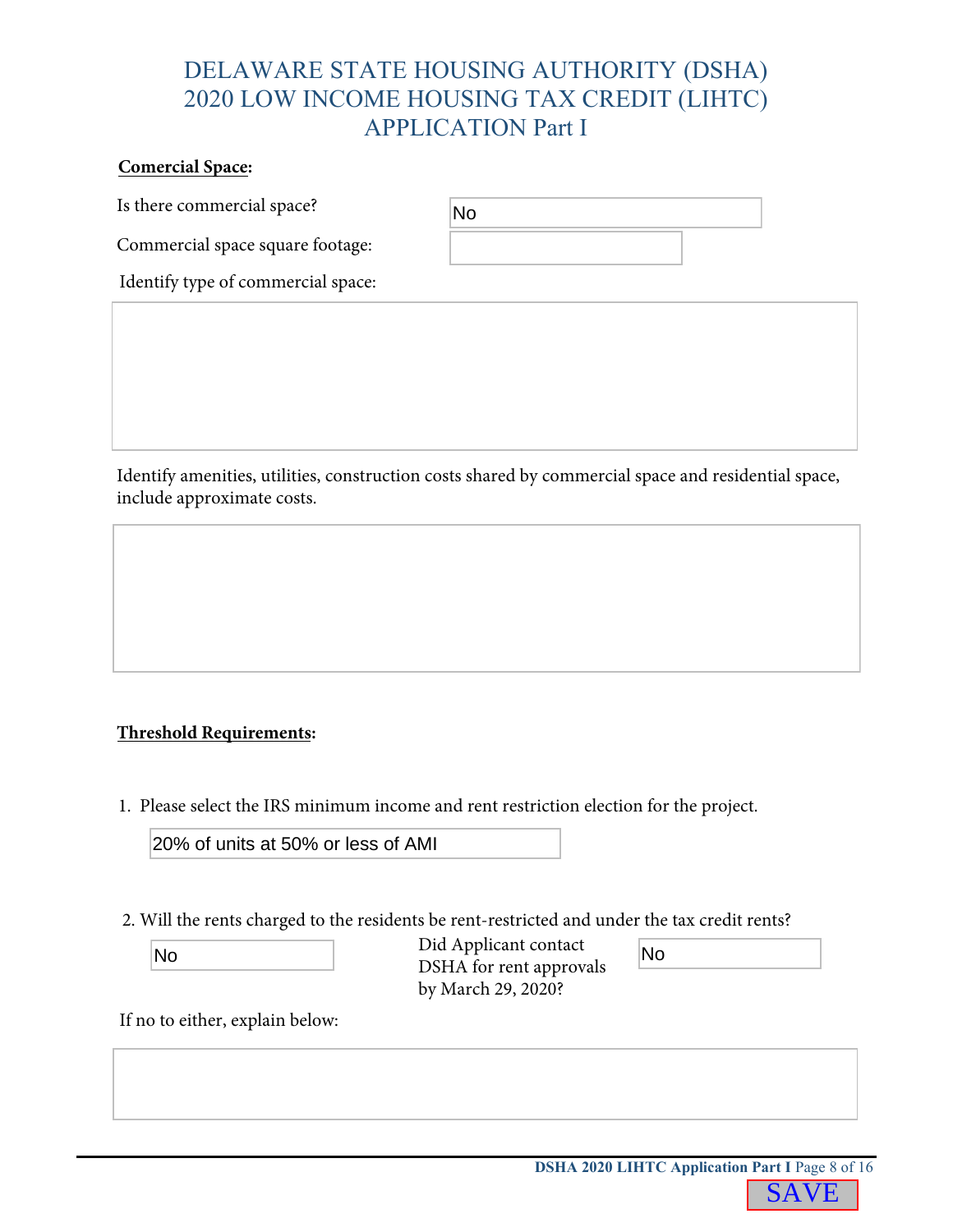#### 3. In what State Strategy Level is the development located?

If other than State Strategy Level 1, 2, or 3, explain below:

4. Unit minimum square footage and family size

List the proposed square footage of each unit type:

| 0 Bedroom                                                                    | 2 Bedroom |  | 4 Bedroom |  |  |  |  |
|------------------------------------------------------------------------------|-----------|--|-----------|--|--|--|--|
| 1 Bedroom                                                                    | 3 Bedroom |  |           |  |  |  |  |
| List the approximate family size proposed for each unit type:                |           |  |           |  |  |  |  |
| 0 Bedroom                                                                    | 2 Bedroom |  | 4 Bedroom |  |  |  |  |
| 1 Bedroom                                                                    | 3 Bedroom |  |           |  |  |  |  |
| The above must comply with current DSHA Threshold Requirements. Applications |           |  |           |  |  |  |  |
| failing to comply with Threshold Requirements may be disqualified.           |           |  |           |  |  |  |  |
| If the above does not comply with Threshold Requirements, explain below.     |           |  |           |  |  |  |  |
|                                                                              |           |  |           |  |  |  |  |
|                                                                              |           |  |           |  |  |  |  |

5. Indicate the percentage and number of qualifing target units serving special populations. *Note*: A minimum of 5% or 3 units, or 5 units for developments with project-based rental assistance is threshold requirement or 5% or 3 units of all units are set aside for permanent supportive housing.

Number of Units:  $\vert$  Percentage of Units:

PSH Units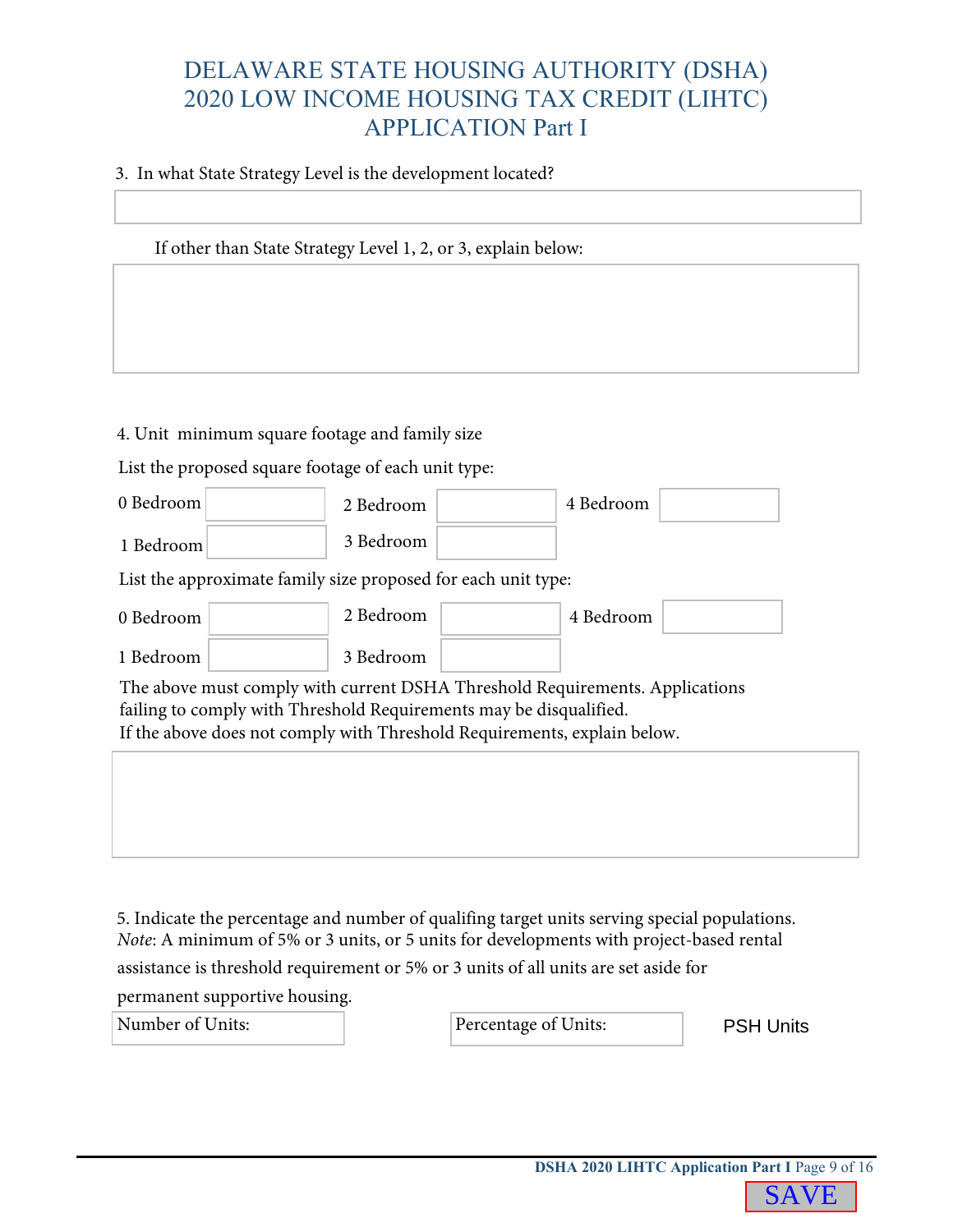6. List the market study firm commissioned to perform the market study:

What is the date of the market study?

7. Please describe how the current status of site control meets DSHA threshold requirments.

8. Describe the current status of local zoning and site plan approvals.

9. Applicants must agree to market their developments to the local public housing waiting lists and/or Section 8 existing waiting lists. The application must contain a letter from the appropriate agency. List the date of the letter.

Does applicant agree to list and maintain their development data on www.delawarehousingsearch.com? No

Failure to comply with these requriements may result in disqualification of application. If no letter is provided, or applicant does not agree to list and maintain data as required, explain in detail below: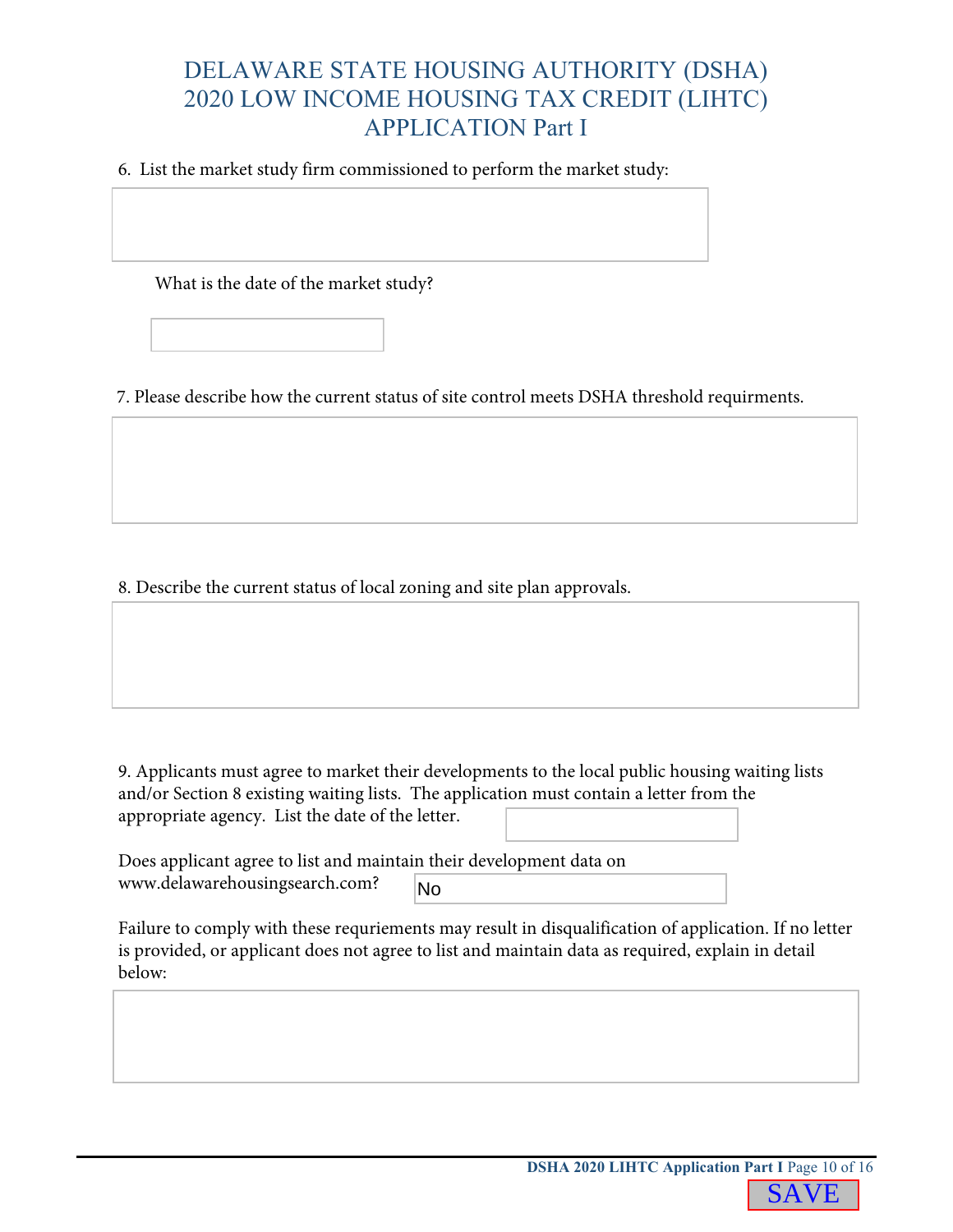| 10. Does owner agree to comply with all of DSHA's Low Income Housing Tax Credit |     |
|---------------------------------------------------------------------------------|-----|
| Design and Construction/Rehabilitation Standards?                               | Yes |

If no, please explain in detail below, including date applicable waiver was submitted to DSHA:

11. List the Environmental Study firm commissioned to perform the study.

What is the date of the study?

Were there any environmental issues noted in the study? Yes

If yes, explain in detail below, including associated costs, and explaination of how these costs are accounted for in construction costs.

12. Will Owner use HUD Forms 5380-5383 to comply with the requirements of the Violence Against Women Act? If no, explain how Owner will comply with VAWA Requirements below.

13. By checking the box, Owner certifies that by submitting an application for Low Income Housing Tax Credits, the applicant waives the right to request a qualified contract uncder Section 42(h)(6)(E)(i) of the Internal Revenue Code.

Yes

14. By checking the box Owner certifies the non-smoking policy will prohibit tobacco products in all units, indoor common areas in and other administrative office buildings of the development, including the maintenance buildings/offices. Smoke-free policies will extend to all outdoor areas up to 25 feet from all housing buildings/units and administrative office buildings.

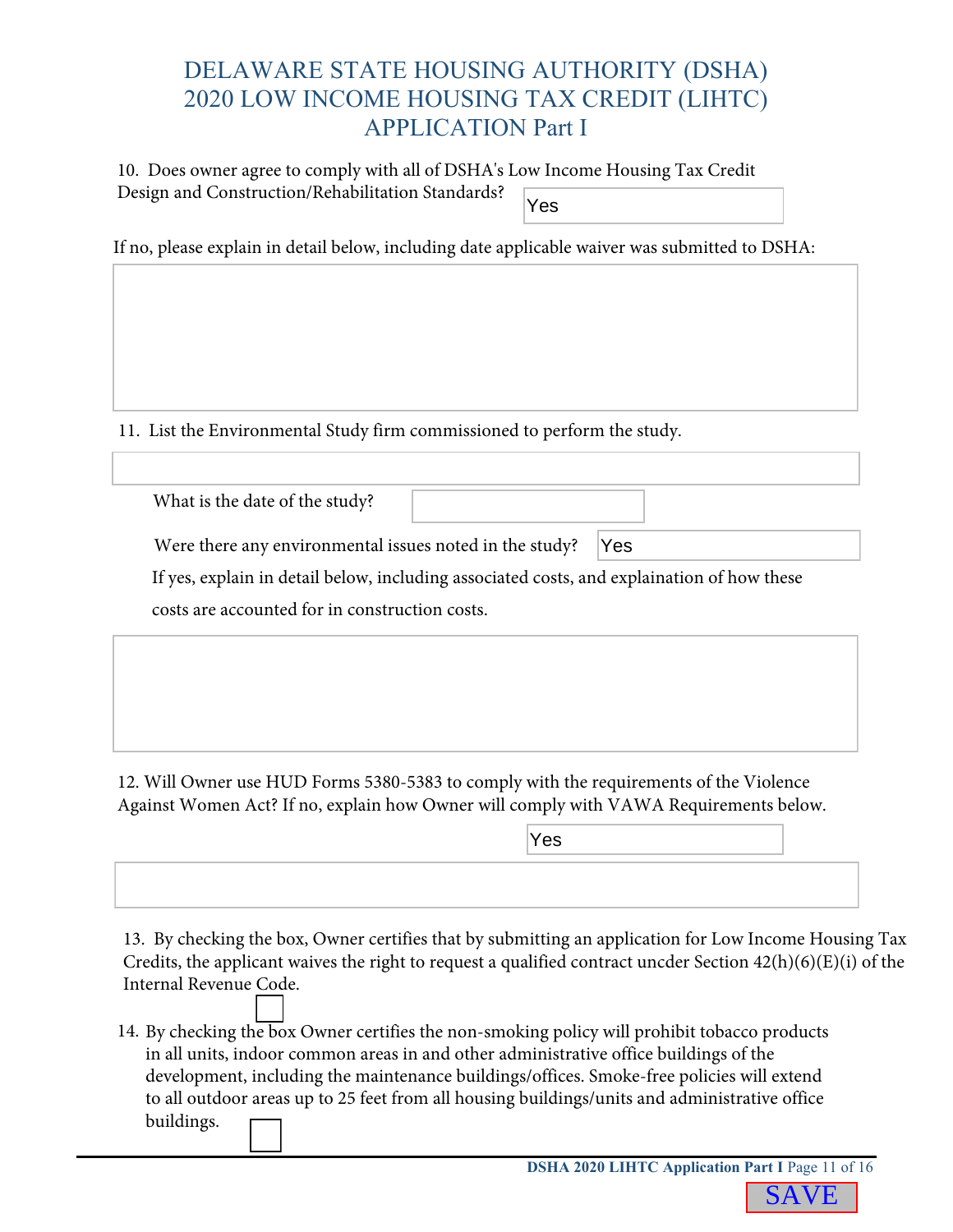#### **Qualifications of Applicant**:

1. Has the Applicant, or any director, general partner, joint venture or 10% or greater stockholder of the Applicant, ever been declared ineligible to participate in any government-assisted housing or construction program?

Yes

2. Has the Applicant, or general partner, voting member, developer, an identity of interest or otherwise affiliated entity owned a managing or controlling interest in a LIHTC development when title was foreclosed by entry of judgment or deed in lieu of foreclosure during the past seven (7) years?

Yes

3. Has the Applicant, or general partner, voting member, developer, an identity of interest or otherwise affiliated entity failed to utilize credit within program time guidelines causing the recapture of credits?

Yes

4. Has the Applicant, or general partner ever been removed or withdrawn from a tax credit development under threat of removal?

Yes

5. Has the Applicant, general partner, voting member, developer, an identity of interest or otherwise affiliated entity that owns a managing or controlling interest in any LIHTC development failed to submit annual development certifications and/or is delinquent in the payment of monitoring or other required LIHTC fees?

Yes

6. Has the Applicant, general partner, voting member, developer, an identity of interest, or otherwise affiliated entity that owns a managing or controlling interest in any LIHTC development failed to fulfill any obligations committed to in a previous application for LIHTC, such as substantial design changes, failure to build project as represented, failure to provide the minimum DSHA construction standards, failure to implement waivers, exceeded posted cost per unit, and/or termination by DSHA that has not been corrected to DSHA's satisfaction?

Yes

7. Has the Applicant, general partner, voting member, developer, an identity of interest or otherwise affiliated entity that owns a managing or controlling interest in any LIHTC development had IRS Form 8823 filed on a development during the previous year(s) that has not been corrected to DSHA's satisfaction?

Yes

8. Has the Applicant, general partner, voting member, developer, an identity of interest or otherwise affiliated entity that owns a managing or controlling interest in any LIHTC development had any development that is not complying with its Declaration of Restrictive Covenant Provision or Extended Use Agreement?

Yes

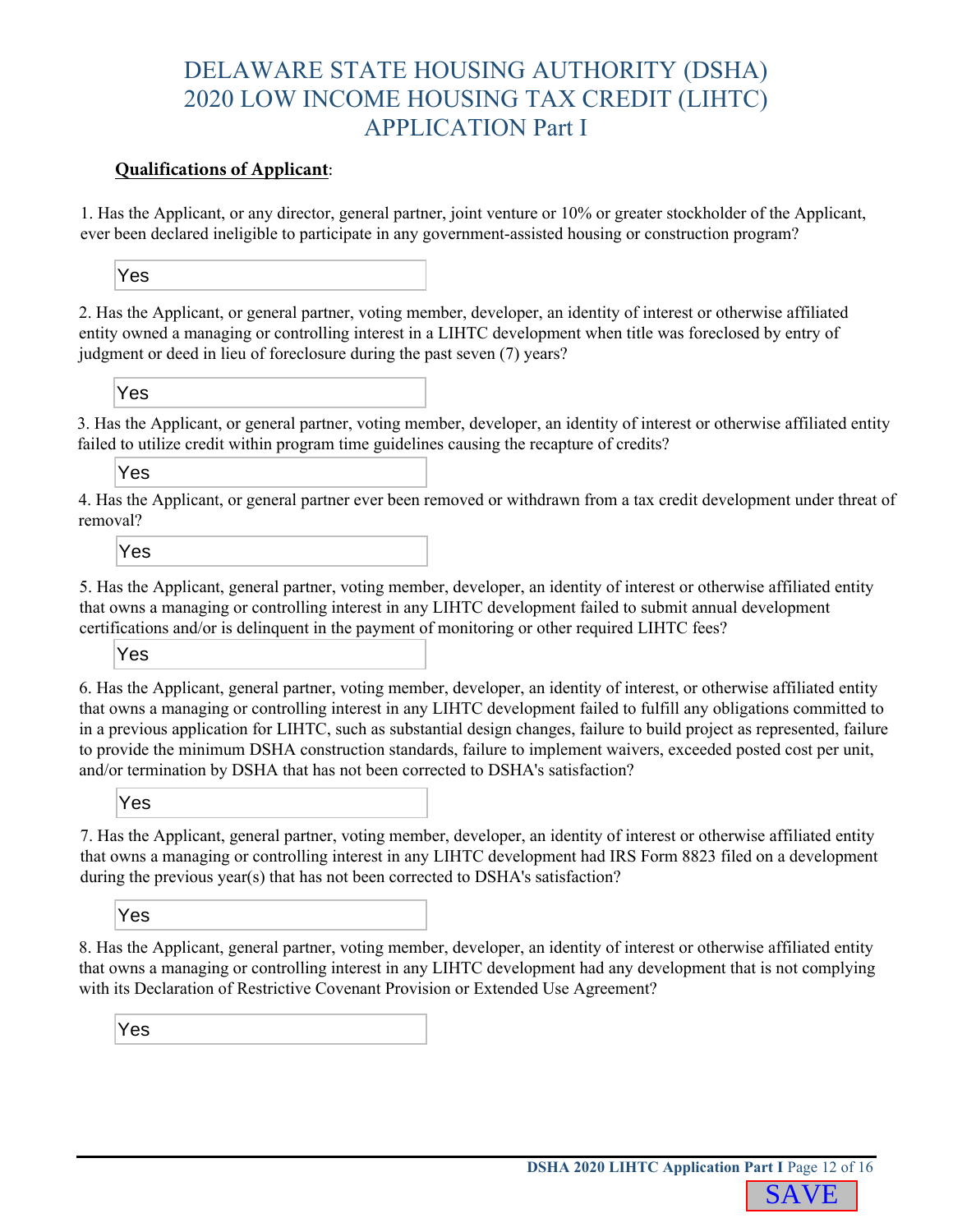9. Has the Applicant, general partner, voting member, developer, an identity of interest or otherwise affiliated entity, employee, joint venturer, 10% or greater stockholder or agency associated with the Applicant, or any person, firm or corporation having financial interest in the Project's property received any benefit from the acquisition of the property including, but not limited to, rebates, refunds, commissions or fees? If so, such benefit must be explained in detail below.

Yes

10. Has the Applicant, general partner, voting member, developer, an identity of interest or otherwise affiliated entity, joint venturer, or 10% or greater stockholder of the Applicant, ever filed a petition of voluntary bankruptcy?

Yes

11. Has the Applicant requested a qualified contract (under IRS Section 42) for a DSHA tax credit property?

Yes

12. Has there ever been filed a petition or involuntary bankruptcy against the Applicant, or any director, officer, general partner, voting member, developer or affiliated entity, joint venturer, or 10% or greater stockholder of the Applicant?

Yes

13. Has the Applicant, or any director, officer, general partner, voting member, developer, an identity of interest or otherwise affiliated entity, joint venturer, or 10% or greater stockholder of the Applicant, ever made an assignment of assets for the benefit of creditors?

Yes

14. Are there any unsatisfied judgments outstanding against the Applicant, or any director, officer, general partner, voting member, developer, an identity of interest or otherwise affiliated entity, joint venturer, or 10% or greater stockholder of the Applicant?

Yes

15. Has the Applicant been a party to any litigation within the last five (5) years? If so, such must be explained below and in relevant exhibit.



16. Does the applicant hereby certify to DSHA that the Applicant is not in any way owned, operated, managed, controlled or otherwise affiliated with, in any way, any person who has been found guilty or pled guilty to any crime, including a felony, misdemeanor or offense involving fraud, dishonesty, deceit, breach of trust, embezzlement or any other financial crime?

Yes

17. Has the Applicant, or any director, officer, general partner, member, voting member, developer, an identity of interest or otherwise affiliated entity, joint venturer, or 10% greater stockholder of the Applicant, previously participated in a corporation, partnership, joint venture, etc. in any housing program of the Department of Housing and Urban Development, the Federal Housing Administration, or any other governmental agency? If so, describe in the space provided below.

Yes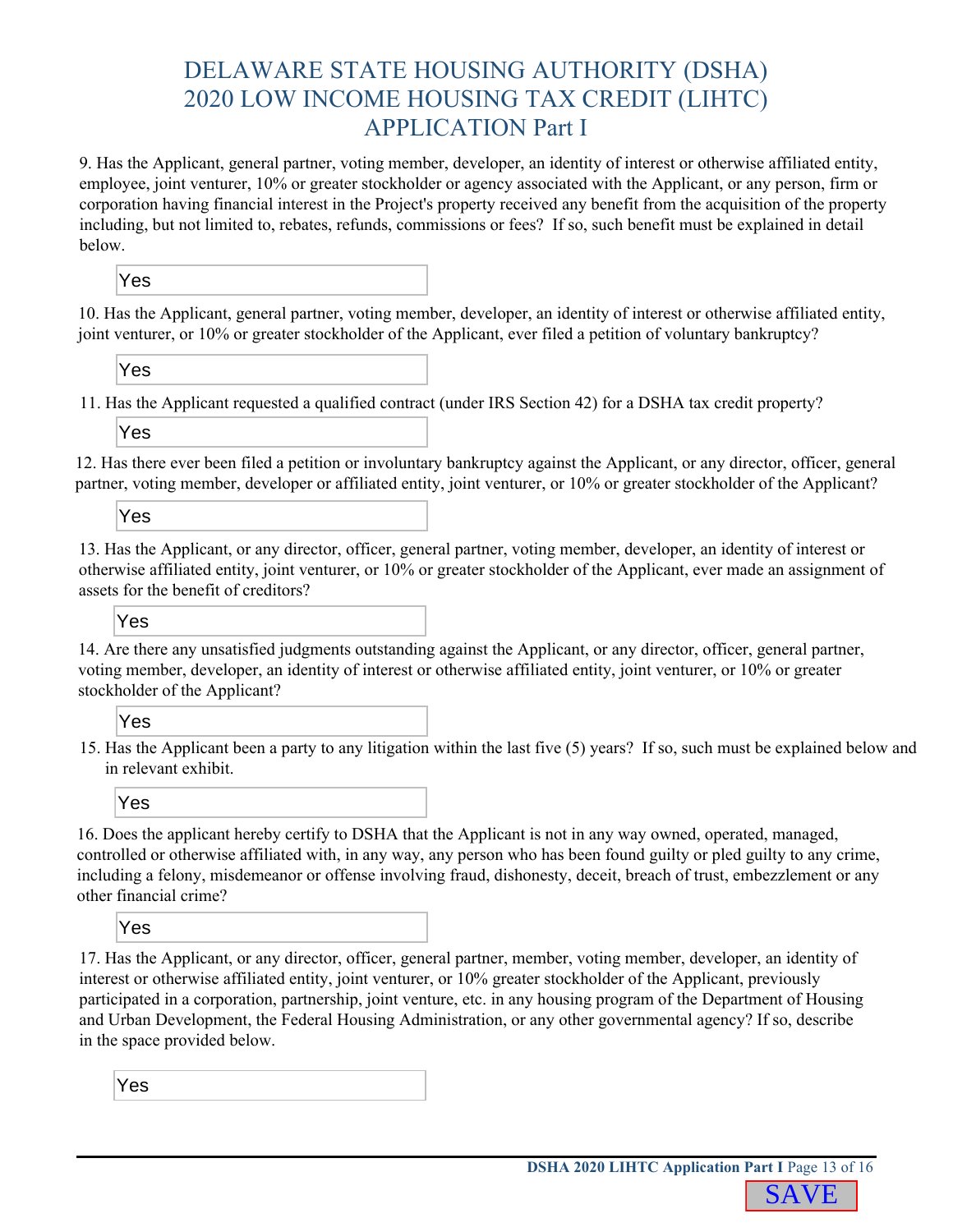18. Using space below, or additional space as necessary, list past real estate enterprises (corporations, partnership, sole proprietorship, joint venture, etc.) in which the Applicant, or any director, officer, general partner, voting member, developer, an identity of interest or otherwise affiliated entity, joint venturer, or 10% or greater stockholder of the Applicant, has participated. Include names, location, size, type, present mortgage status (default, payment deferred, etc.) type of financing and role of Applicant.

19. Using space below, or additional space as necessary, list current real estate enterprises (corporations, partnership, sole proprietorship, joint venture, etc.) in which the Applicant, or any director, officer, general partner, voting member, developer, an identity of interest or otherwise affiliated entity, joint venturer, or 10% or greater stockholder of the Applicant, has participated. Include locations, type of development (uses, no. of units, square footage, etc.), construction, estimated total development cost, estimated completion date, and role of Applicant.

20. Using space below, or additional space as necessary list past non-real estate enterprises (corporations, partnership, sole proprietorship, joint venture, etc.) in which the Applicant, or any director, officer, general partner, voting member, developer, an identity of interest or otherwise affiliated entity, joint venturer, or 10% or greater stockholder of the Applicant, has participated. Include name of enterprise, Applicant`s role, clientele served, source and amount of financing and administrative method employed. This answer may be limited to businesses, which provide services and/or materials to the construction, rehabilitation or maintenance of real estate.

21. Has the Applicant employed a Housing Consultant, Loan Consultant, Mortgage Banker, Project Planner, or other party to assist in planning, financing, or otherwise developing the proposed development? Name and describe the responsibilities of each consultant engaged in the space following.

Yes

22. Does proposed development include for-sale housing?

Yes

23. Has the Applicant or any director, officer, general partner, joint venturer, or 10% or greater stockholder of the Applicant, received a previous loan or grant from the Housing Development Fund?

Yes

24. Does Applicant have a Supplier Diversity Plan? If yes, include in Exhibit 7.

Yes

**If "yes" was answered to any of the above questions (1-17 and 20-25), please provide a detailed explanation below. Please list the question number you are responding to first and then your response.**

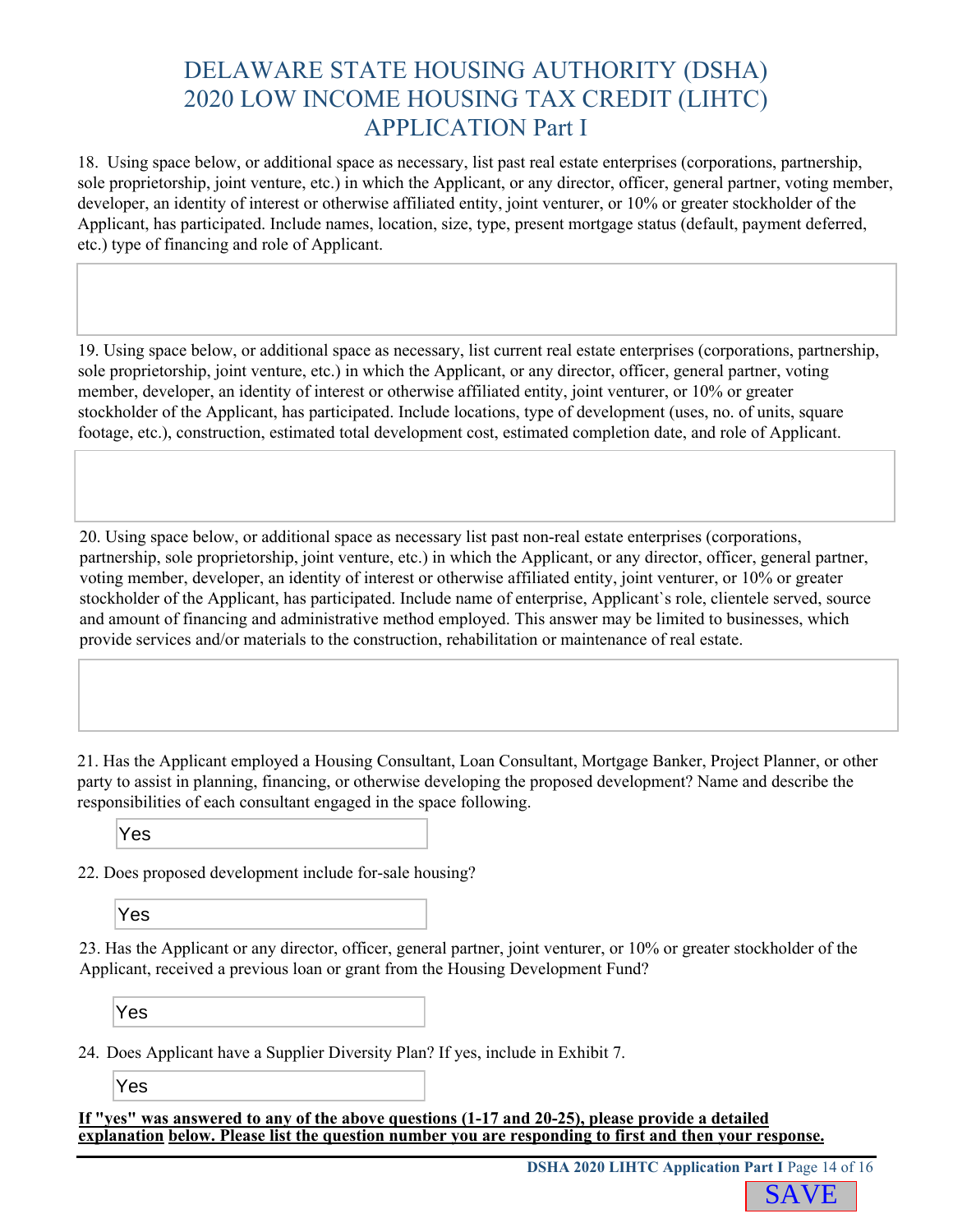- 25. Has Applicant/Developer that shares an Identity of Interest or is a Related Entity meet the following:
	- a. Has not closed or met the 10% test for their first DSHA LIHTC 9% allocation (regardless of the allocation year); or
	- b. Has two or more Delaware LIHTC projects that have not converted to permanent financing.

Appropriate documentation to confirm compliance with aforementioned items (i) and/or (ii) must be submitted to DSHA prior to the application deadline. Failure to meet this deadline will result in the application being deemed ineligible.

| $\cdot$<br>$\tilde{\phantom{a}}$ |  |  |  |
|----------------------------------|--|--|--|
|                                  |  |  |  |

Please use the additional space below to provide information requested above or to provide additional information important for consideration of this application. Attach additional pages, only if necessary.